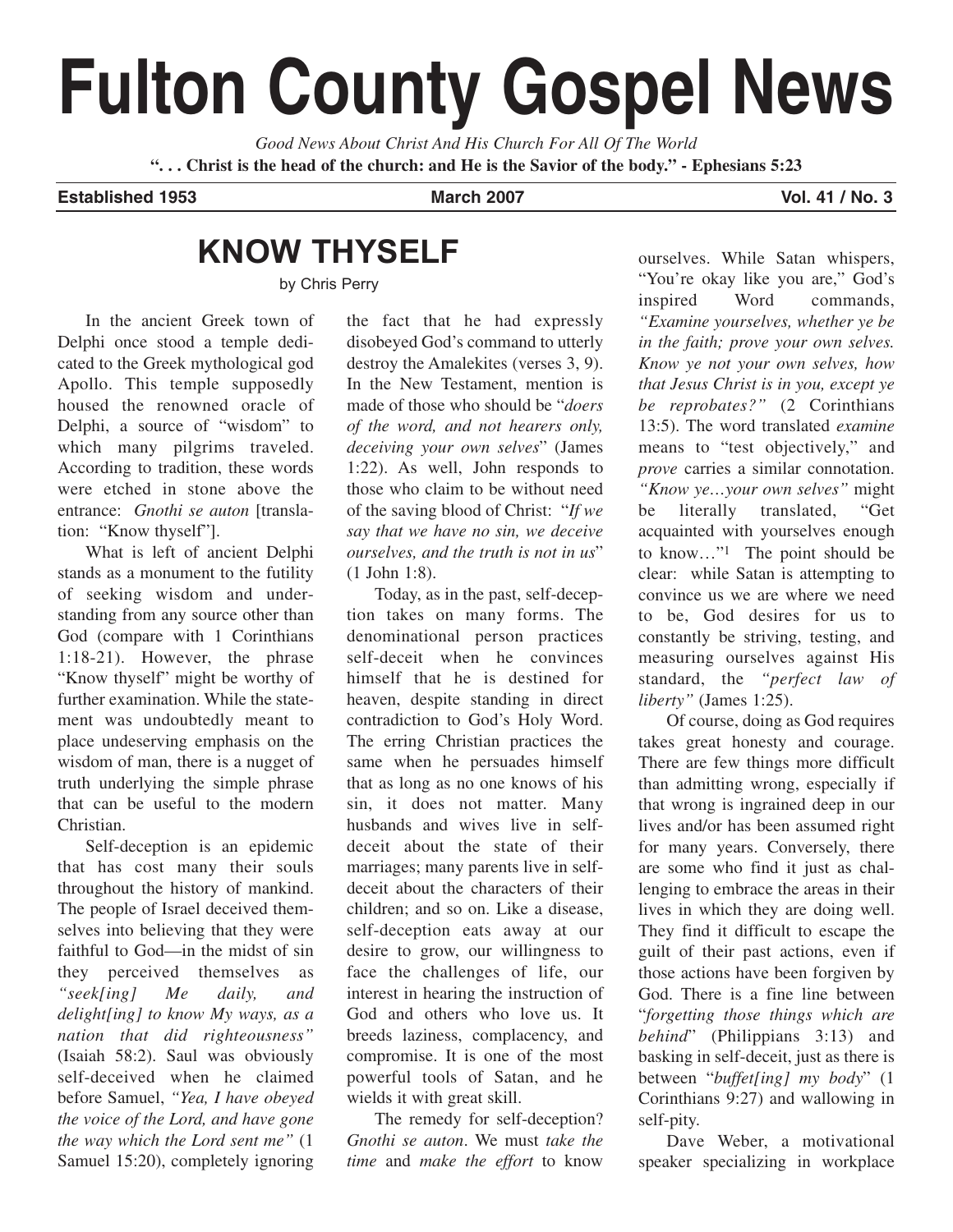#### **FULTON COUNTY GOSPEL NEWS** USPS Publication #211780

. . . is a Periodical publication issued monthly by the Church of Christ at Third and Bethel (P.O. Box 251), Mammoth Spring, AR 72554-0251. **POSTMASTER: Please mail all changes of address to the above address.**

**FCGN** is mailed free of charge to any who care to receive it. We will be happy to add any names to the regular mailing list. If you send in a name we must have a complete address, including number and street name, or R.R. or HCR number, plus box number, or a P.O. Box number and the **NINE DIGIT ZIP CODE**. This paper is supported by voluntary contributions for which we are grateful. Financial information will be furnished upon request. **Mail all address corrections or manuscripts to:**

#### **FULTON COUNTY GOSPEL NEWS** P.O. Box 251

Mammoth Spring, AR 72554

| Lee Moses $\dots\dots\dots\dots\dots\dots$ . EDITOR    |
|--------------------------------------------------------|
|                                                        |
| E-Mail cocfcgn@centurytel.net                          |
| Website www.fultoncountygospelnews.org                 |
|                                                        |
| $E$ -Mail $\ldots \ldots \ldots$ halopages @ yahoo.com |

#### *continued from page 1*

relationships, describes the "Seven Me's That I Am" as: the me I think I am; the me others see; the me I used to be; the me I want to be; the me I really am; the me others try to make me; and the me I try to project.2 Each of these "me's" is a powerful dynamic in the way we interact with others; however, only one actually stands before God: the "me" I really am. As God said to Samuel concerning David's brothers: *"Look not on his countenance, or on the height of his stature…for the Lord seeth not as man seeth; for man looketh on the outward appearance, but the Lord looketh on the heart"* (1 Samuel 16:7). Our goal, then, is to find that person we really are, shape it and mold it according to God's Holy Word, and allow the light that emanates from it to *"shine before men, that they may see your good works, and glorify your Father* *which is in heaven"* (Matthew 5:16). We cannot be saved unless we grow in grace and knowledge (2 Peter 3:18; compare with 1:10), and we cannot grow if we do not know in which areas we need to grow.

Dear friend, for the love of your soul, *know thyself*.

> 303 DeKalb Street McMinnville, TN 37110

1Strong's Complete Dictionary of Bible Words

 $2$  Taken from a seminar, but reference his book, *Sticks and Stones Exposed: The Power of Our Words*.

## **POLITICALLY CORRECT DEITIES**

#### by Randy Robinson

When it comes to religious practice, we can only wonder what goes through the minds of those who are not satisfied with what the Bible says. How can anyone's religion be considered legitimate when they abandon the Scriptures in order to conform to the politically correct dogma of today? A recent Associated Press article reflects this observation. It is entitled, "Presbyterians may rename 'Father, Son, and Holy Spirit." What unmitigated gall! The very idea that some created beings would dare to tamper with the names of Deity. What can they be thinking?

The Presbyterian church was founded by John Calvin, the father of Calvinism, a false doctrine that includes the concept of total hereditary depravity, the direct operation of the Holy Spirit apart from the Word, preservation of the saints otherwise known as "once saved, always saved," which in turn has fostered an inaccurate view of predestination. Their concept of predestination claims that God has arbitrarily designated those who are saved and lost and that fate is indelibly sealed forever. If you are lost, you can do

nothing to be saved, and if you are saved you can do nothing to be lost. This is contradictory to plain Bible teaching—Jesus entreats the spiritually weary to rest, *"Come unto me, all ye that labour and are heavy laden, and I will give you rest"* (Matthew 11:28, emphasis RR). *"Whosoever will"* has the opportunity to *"take the water of life freely"* (Revelation 22:17). The predestination of which the Scriptures speak (Ephesians 1:5) is that God has chosen those who choose to be obedient to His will to inherit eternal life. Therefore, these and other false doctrines and practices nullify any claim that they may make to be the Lord's church.

Some of the changes to the names of Deity that have been proposed by certain members of the Presbyterian church are: "Rock, Redeemer, Friend," "Creator, Savior, Sanctifier," "Lover, Beloved, Love," "King of Glory, Prince of Peace, Spirit of Love." The issue is not one of accuracy. These terms are accurate. However, we come to the particularly egregious, "Mother, Child, and Womb," and there we discover the impetus for these proposed changes. Some modern day "enlightened ones" have become "uncomfortable" with references to Deity solely reflected in the use of **male** terms and pronouns. They have been indoctrinated with political correctness and consider these sole male references to Deity as discriminatory. The problem with that position is that there is nothing arbitrary or ambiguous about the Biblical language that describes Deity in the male gender. The language cannot be construed to allow any leeway in referring to Deity in any other form or fashion than as the male gender. This is nothing but a cheap attempt to pacify and placate the politically correct. The fact that the Presbyterian Church has been "studying" this issue since *2000* is an indication of their lack of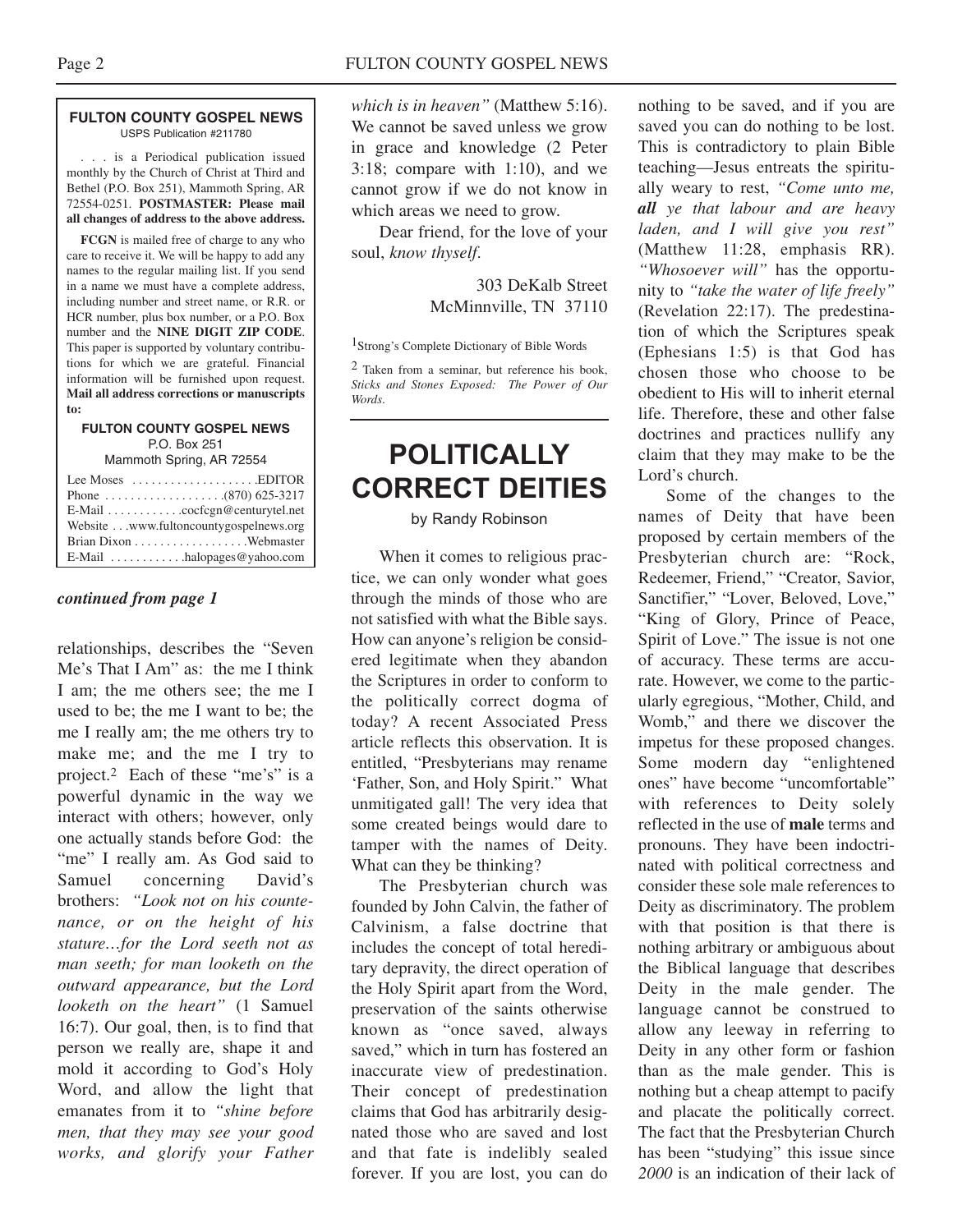respect for God and His Word. One cannot help but wonder whether John Calvin himself would arrive at such conclusions. We may speculate that he would be appalled at the very idea of changing the names of Deity and the time that has been spent [wasted] examining this issue. Even as theologically flawed as Calvin was, there were certain things on which he was correct, one of which was his contention that mechanical instruments should not be used in worship, a stance that the Presbyterians have since ignored.

This action was taken under advisement at Presbyterian Church U.S.A's recent national assembly in Birmingham, Alabama. Delegates to this convention voted to "receive" this policy paper, but stopped short of approving it. In other words, while allowing individual churches to experiment with alternative liturgies for the Trinity, no one will be forced to do so.

We note some of the justification for even entertaining such a notion. One Iowa woman was quoted as saying, "This does not alter the church's theological position, but provides an educational resource to enhance the spiritual life of our membership." How changing the male gender references to Deity to female or ambiguous references are supposed to enhance anyone's spiritual life is unclear, unless this is a typical attempt to make people "feel good about themselves." The panel that has been examining this issue states, "The classical language for the Trinity should still be used," but added "Presbyterians should seek 'fresh ways to speak of the mystery of the triune God' to 'expand the church's vocabulary of praise and wonder.'" This is so typical of this 21st century "touchy, feely, getting in touch with your emotions" society that we have become. Instead of looking for fresh ways to speak of the mystery of the triune God, they

would do well to *"Stand ye in the ways, and see, and ask for the old paths, where is the good way, and walk therein, and ye shall find rest for your souls"* (Jeremiah 6:16).

How can anyone seriously refer to Deity in the female gender when the Bible is replete with examples otherwise? Jesus addressed God as "Father" [Matt. 26:39; John 11:41; 17:1; et al.]. The Father called Jesus His Son (Matt. 3:17; 17:5; Hebrews 1:5). Jesus promised His disciple the coming of the Holy Spirit with repeated male pronoun references (John 14:26; 15:26; 16:7-8). To tamper with these references is to assault the Bible's claim of inspiration.

God is not pleased with those who act frivolously with His name. His name is holy (Psalm 103:1; Matt. 6:9). It is to be exalted (Psa. 34:3). The name of Jesus is the name by which salvation is offered to man (Acts 4:12). It is also exalted (Philippians 2:9). God warned that those who take His name in vain or misuse it in any way will be held accountable (Exodus 20:7).

The panel made another outrageous observation. They claim that the language limited to the Father and Son "has been used to support the idea that God is male and that men are superior to women." The reason the language supports that God is male is because it is true! One might wonder if this panel considered at all that Jesus came to earth **as a man**, not a woman (Matt. 1:21; 1 Timothy 2:5). As far as men being superior to women, that is not a concept that is endorsed in the Scriptures. The woman was the crown jewel of creation, being the final creation of God (Genesis 2:22). Paul wrote that in the kingdom of heaven there are no positions of superiority (Galatians 3:28). Peter distinctly declared that men are to honor women (1 Peter 3:7). Within the church, men have been given positions of leadership, but Paul explained why this was done: 1) the order of creation—Adam first, then Eve and 2) Eve was deceived in the transgression. This was also the reason that God made man the head of the home (Gen. 3:16; Eph. 5:22). This is in no way an indication that men are superior to women.

In the next to last paragraph of this article in a sort of "by the way" reference, the assembly was to also vote on a proposal to give local congregations and regional presbyteries some leeway in ordaining clergy and lay officers living in homosexual relationships. Conservative groups within the church are predictably protesting such a policy. If recent history is any indicator this resolution will pass regardless of the conservative protests. Such is the case when people are more concerned with being politically correct than religiously correct. These actions will no doubt, bring praise from the world, however they face the wrath of God Who will root up this illegitimate plant as He will all of those that He has not planted (Matt. 15:13). One cannot help but wonder why these people even bother calling themselves a religion when they are so bent on defying the living God and His Word and are truly seeking to please themselves.

> P.O. Box 1104 Hamilton, MT 59840-1104

### **FIRST PLACE, OR NO PLACE!**

by David McCain

Jesus said, *"Whosoever he be of you that forsaketh not all that he hath, he cannot be my disciple"* (Luke 14:33). The simple truth is, Jesus, as Commander in Chief of His army, expects absolute loyalty from His troops. The Lord demands first